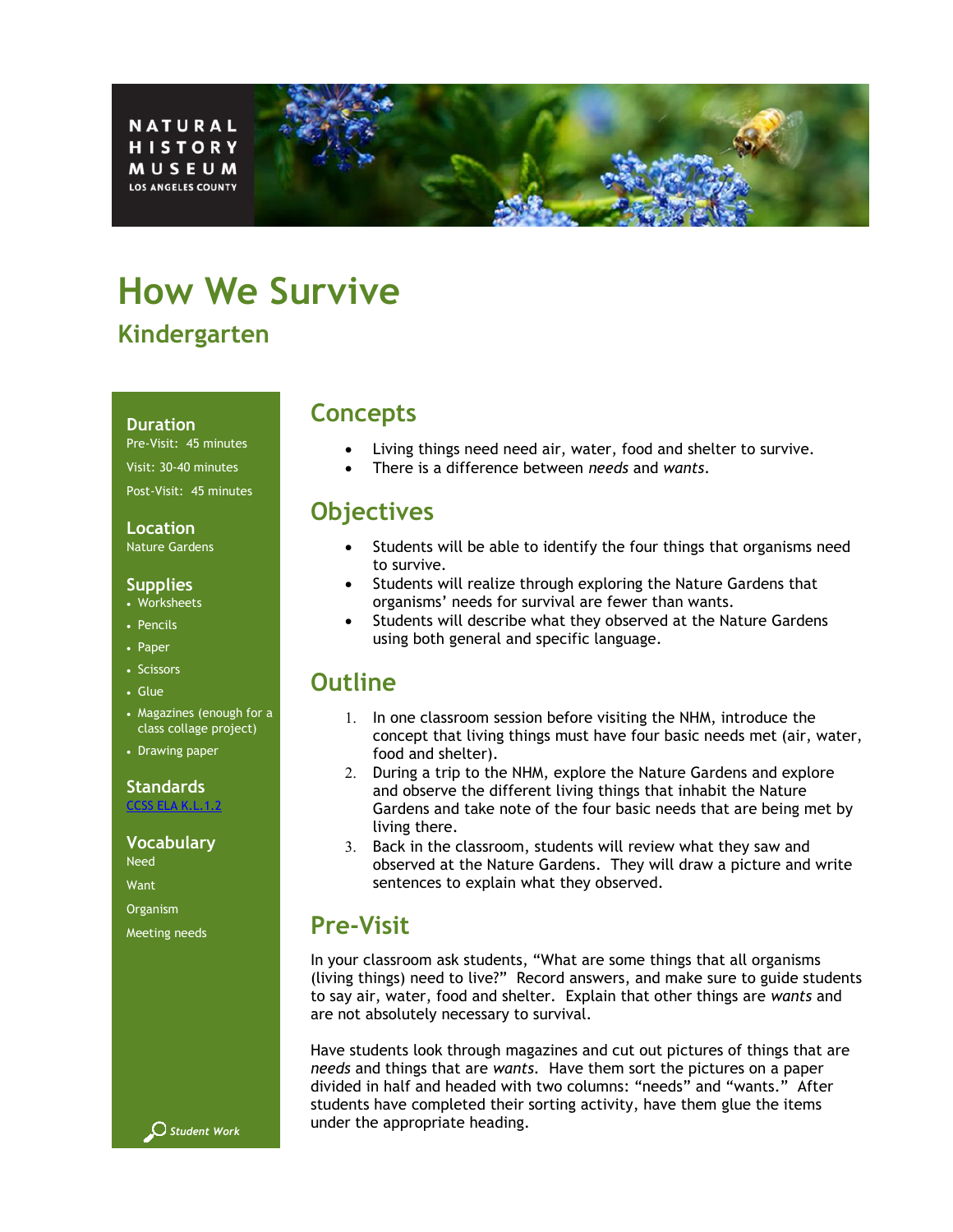Once all the students have completed the activity, have them share their pictures.

Go on a nature walk to explore and observe different things that meet different organisms' needs. Reiterate the four basic needs, and make stops specifically to observe each of the four needs as a class. If students grasp the concepts easily, ask more complicated prompts about unusual organisms (in parentheses) and encourage multiple explanations. If students are struggling, stick to more obvious observations and repeat at each stop.

AIR: How do animals get air? How do plants get air? (What about animals that live underground? Underwater?)

WATER: How do animals get water? How do plants get water? (What about insects with differently -shaped mouths like butterflies ? What about birds?)

FOOD: How do squirrels get food? Insects? (What about plants—how do they get food?)

SHELTER: Where can organisms go when they need to hide or raise babies? Where do birds go? Coyotes? What about really small organisms? (How can plants get shelter since they can't move?)

Once you return to class, record some different things that different animals eat, different places that animals live, what plants need, etc. Call special attention to the fact that sometimes the same need food, for example—is met for different organisms in very different ways (i.e., ladybugs eat aphids, but aphids eat plants, and plants get their 'food' from the sun).

# **Museum Visit**

On a trip to the NHM, gather students before entering the Nature Gardens. Ask students to recall the four basic needs of all living things. Tell them that they will be exploring the Nature Gardens to observe how the four basic needs are being met for the animals, insects and plants that are living there.

Ask students if all the animals, insects and plants living in the Nature Gardens will have their four needs met in the same way. Instruct students to look for differences in how the four basic needs of different living things are met.

After exploring the Nature Gardens, gather students together and ask them what they observed. Ask them what specific animals, insects or plants they saw and what they noticed about how their basic needs were being met at the NHM.

# **Post-Visit**

Once you are back in the classroom, review the visit to the NHM's Nature Gardens. Ask the students to recall the four basic needs. Tell them to think back to the magazine sorting activity about things humans "need" and "want." Ask students, "Are the things that we humans need the same as what animals, insects and plants need?" Guide them to realize that we all essentially need the same things in order to survive.

Have them share what they saw and observed at the Nature Gardens. Next, ask them to draw a picture of one organism that they saw at the Nature Gardens. Have them write 2-3 lines describing what that specific organism eats and where it lives.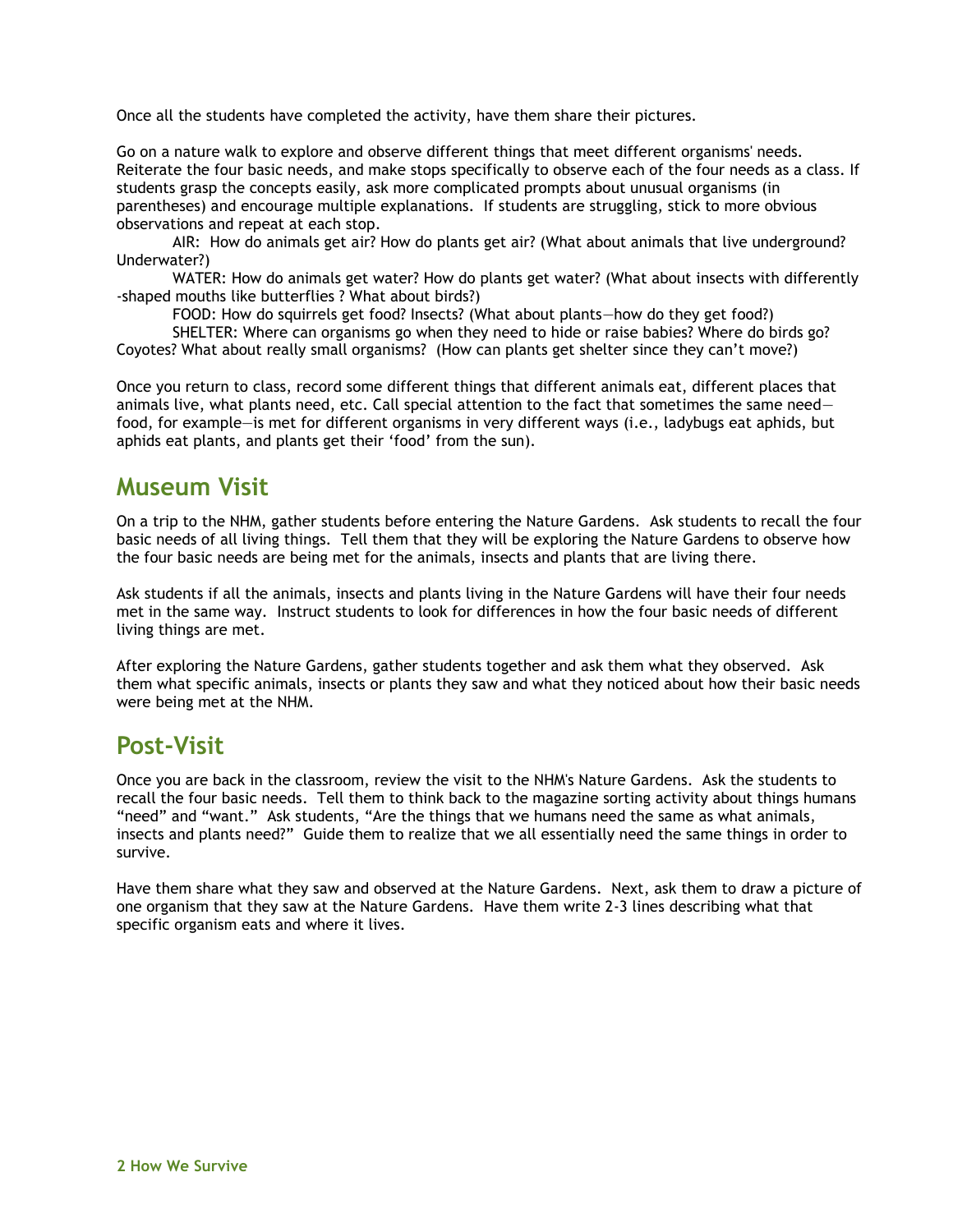

**NEEDS WANTS**